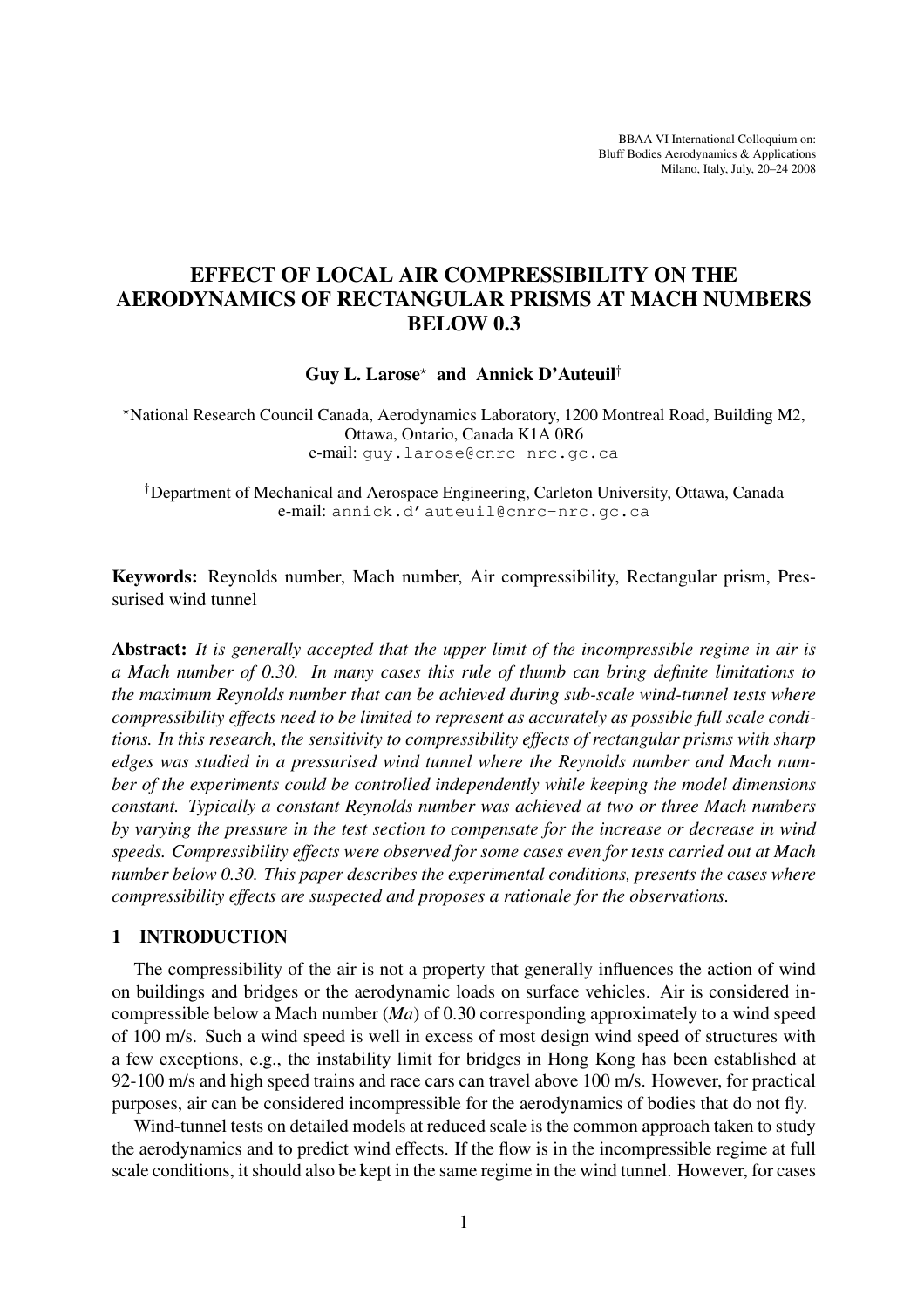where the body is or might be sensitive to Reynolds number (*Re*), there is a need to compensate for sub-scale model dimensions by increasing the wind speed to maximize *Re*. The necessity to reach high *Re* in model scale experiments while keeping the flow in the incompressible regime has promote the use of pressurised wind tunnels or wind tunnels with very large test section, e.g. Refs. [1] and [2]. Pressurised wind tunnels can keep *Ma* constant while increasing the test section pressure to raise the air density and thus *Re*. In the same manner, *Re* can be held constant while *Ma* is changed.

To verify if the aerodynamics of a bluff body with sharp edges were influenced by compressibility near Mach 0.30, a study was conducted at the National Research Council Canada (NRC) and is presented in this paper. This study is part of comprehensive research program on *Re* effects on rectangular prisms reported in Refs. [3] and [4].

## 2 Influence of compressibility on the aerodynamics

### 2.1 Summary of the experiments

Experiments were carried out on rectangular prisms with fineness ratios (width-to-depth) of 2, 3 and 4 in the 2D test section of the 1.5 m Trisonic Blowdown Wind Tunnel of the NRC for a *Re* range of 0.15  $\cdot 10^6$  to 4 $\cdot 10^6$  based on the prisms constant depth *D*, for a *Ma* range of 0.075 to 0.30. Three edge configurations were investigated: square edges, small chamfers and large chamfers (see Fig. 1). Each configuration was swept through a pitch angle range of  $-2^\circ$  to +10<sup>°</sup> (positive nose-up) in increments of 2◦ .



The measurements included: drag, lift and pitching moment using sidewall force balances; surface pressures on a chord-wise strip and span-wise variations of the base pressures using pressure scanners embedded in the model; and, the wake dominant frequencies using a hotwire probe. Data acquisition was performed at a high sampling rate (4800 Hz) for all forces, surface pressures and wake fluctuations for ≈8 seconds per data point at a specified angle of attack. Most of the experiments were carried out in smooth flow with a turbulence intensity of 0.3%. Tests in turbulent flow were also made using a bi-planar grid providing an intensity of longitudinal turbulence of 5% with corresponding integral length scales of 35 mm.

A detailed description of the experiments is presented by D'Auteuil in Ref. [3]. The experiments have shown that the fineness ratio, the edge configuration, the angle of attack, and the wind turbulence affected the aerodynamics of the prisms and these effects appeared to be influenced by *Re* suggesting that there is a limit to the insensitivity of bluff bodies with sharp edges to *Re* as reported by D'Auteuil, Ref. [3].

With the specific objective to depict possible compressibility effects, tests points at constant *Re* for varying *Ma* were done and a partial list is shown in Table 1.

# 2.2 Fineness ratio 2, large chamfers

Fig. 2 presents the variations of drag, lift and pitching moment coefficients, respectively  $C_D$ ,  $C_L$  and  $C_M$  with angle of attack, at constant  $Re = 2.5 \cdot 10^6$  for three *Ma*, for a fineness ratio of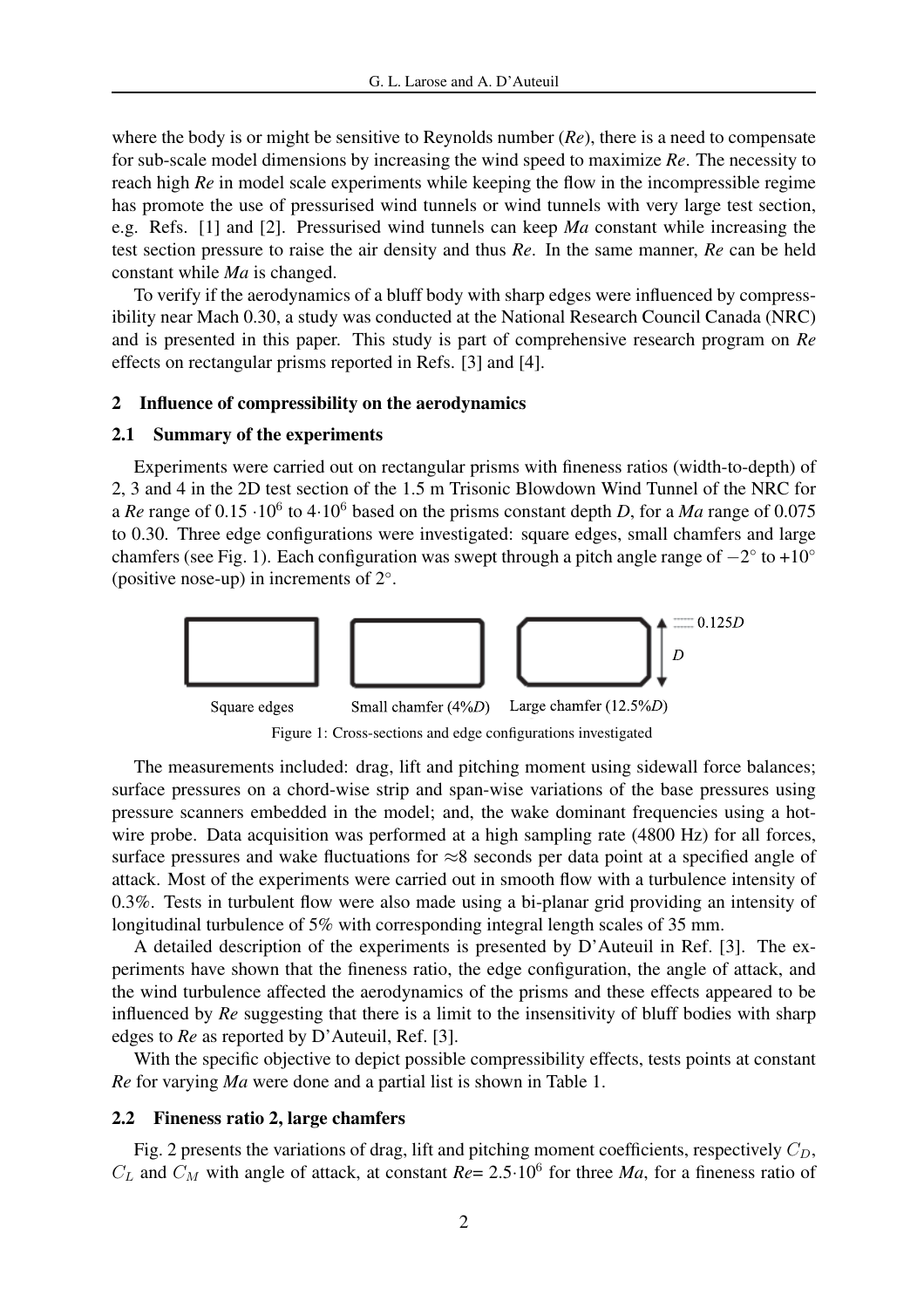| Models        | Edges         | $Re(10^6)$ | Ma               | Flow      |
|---------------|---------------|------------|------------------|-----------|
| 2:1           | large chamfer | 2.5        | 0.30, 0.23, 0.15 | smooth    |
| 3:1, 4:1      | large chamfer | 2.5        | 0.30, 0.15       | smooth    |
| 2:1, 3:1, 4:1 | small chamfer | 2.0        | 0.30, 0.15       | smooth    |
| 2:1, 3:1, 4:1 | large chamfer | 1.0        | 0.30, 0.265      | turbulent |
| 2:1, 4:1      | square edges  | 1.0        | 0.30, 0.265      | turbulent |

Table 1: Test conditions investigated in the compressibility study

2 with large chamfers in smooth flow. A gradual sign reversal of  $C_L$  variation with angle of attack around  $0°$  was observed between *Ma*= 0.15 and 0.30 while the drag and pitching moment coefficients were only slightly affected. Note also the non-zero value of  $C_L$  at 0°, however all three curves converged to a near zero  $C<sub>L</sub>$  at the same angle of attack indicating a slight model asymmetry common to all three tests.



Figure 2: Variations of  $C_D$ ,  $C_L$  and  $C_M$  with angle of attack at constant  $Re = 2.5 \cdot 10^6$  for three *Ma*, for a fineness ratio of 2 and large chamfers in smooth flow.

The sign reversal of the  $C_L$  slope around  $0^\circ$  is an important aerodynamic change which could lead to galloping instability based on the Den Hartog criteria, Ref. [3]. This slope reversal of  $C_L$  is not dissimilar to the slope reversal seen for the same prism when turbulence was added to the flow or when *Re* was increased while *Ma* was kept at 0.15, Ref. [3]. These effects are linked to the state of the boundary layer near the separation point and the location of the separation point, being either at the first or second edge of the chamfer.

It was verified that the turbulence intensity in the test section for the smooth tests varied only slightly between *Ma*= 0.30 and *Ma*= 0.15 (from  $\approx$  0.25% to 0.45%, Ref. [5]) ruling out the possibility that the slope reversal was caused by a change in the flow conditions.

The slope reversal of  $C_L$  was not observed for the 3:1 or 4:1 prisms with large chamfers indicating that compressibility effects were dependent on the fineness ratio of the body. However, a sign reversal of the pitching moment slope was observed for the 3:1 prism with large chamfer between *Ma*= 0.15 and 0.30. Adding turbulence (5%) to the flow eliminated the slope reversal of C<sup>L</sup> keeping it positive at *Ma*= 0.15 and 0.30 for the 2:1 prism with large chamfers. Graphs showing the variations of the force coefficients with *Ma* and all other parameters of Table 1 will be reported in the full paper.

## 3 Discussion

An inspection of the surface pressure distribution is necessary to understand further the nature of the observed compressibility effects. To verify that the pressures measured on the centerline chord-wise strip were representative of the variations of Fig. 2, coefficients obtained from integration of surface pressures (2D) were compared to the coefficients obtained from the force